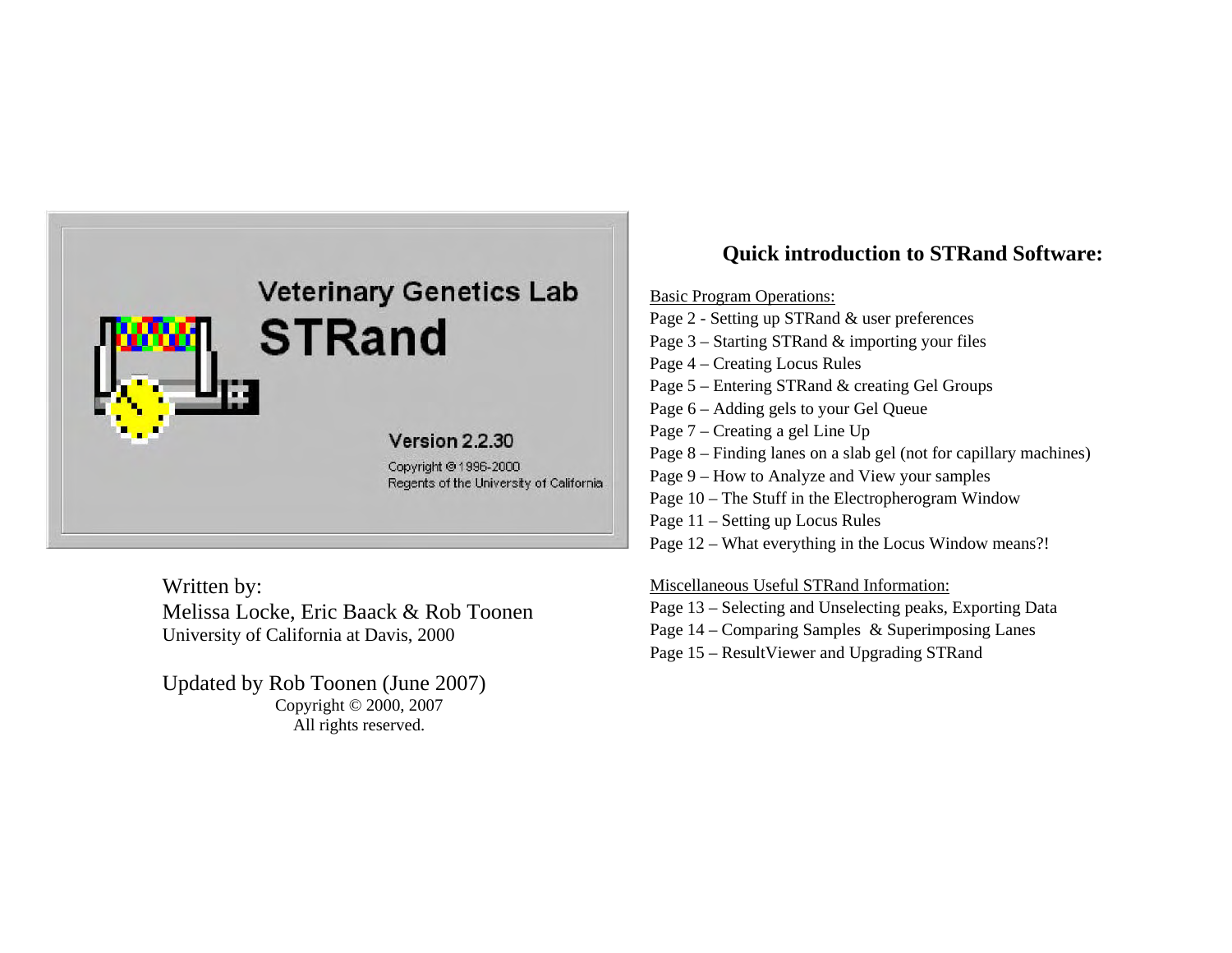# **Setting up STRand software.**

# **A. Downloading and installing**

The most recent version of STRand is on the UC Davis VGL Home Page at<http://www.vgl.ucdavis.edu/informatics/STRand/>

# **B. Setting up STRand once installed.**

The updated version of this manual assumes that users do not need to create a matrix file or dye standards for their machine. If that assumption is incorrect and you need to configure your instrument manually, refer to the original version of the instruction manual for the information.

STRand configuration files are stored in an Access database found in the STRand directory. Microsoft Access is not needed for normal use of the program. However, you may wish to work with the files directly if you run into a bug.

Note: Updating the STRand preferences and configuration is an iterative process – in other words, you usually need to exit the program and restart it for the changes that you have made to take effect in the STRand program.

1. **Computer environment** Change your display settings (if needed) to at least 1280 x 768 resolution – lower resolution can result in program difficulties.

# **2. Start STRand, and choose a user name**

3. **Create a gel group** for your data (or one for each set of data, as this will keep things organized)

- Tools > Manage > Gel groups
- Add
- Enter the name for each unique gel group (or folder of \*.fsa files that come off a capillary sequencer) that you wish to keep separate in your analysis

- Done

\*\* **Note:** We'll say it again: updates are iterative, so the gel groups window in the lower right corner of the screen will not show your new gel groups until you have exited from STRand and then restarted the program from the newly modified database. \*\*

# 4. **Verify that your sequencer is identified**

#### Tools > Preferences

Here you can set the color of the traces (dye labels) that you prefer, the default path to the folders in which you keep your gel files and so on. The important things to set are:

a) Default configuration – this must match the general sequencer platform (even if the exact model number is not available) and the complete dye set that you are using. In our case, we have an ABI 3130XL which is not included in the default list, but the ABI 3700 FVNPL (6-FAM, VIC, NED, PET & LIZ) option is equivalent and works just fine for analyses.

b) Default size standard – this should match the size standard that you are using to score your alleles, but can be changed in the test that is applied.

c) Default test – this is the set of locus rules and the size standard that you want applied to your samples in order to score the allelic sizes (once you set locus rules – Pg 4).

The rest of the settings under preferences can be considered personal preferences, but these three settings must generally be set correctly in order to score your data. For example, you can specify the directory from your data will be imported, and where you will want results exported. (These can be the same directory, but they don't have to be).

**8. EXIT STRand** (we will want all the changes we have made to take effect)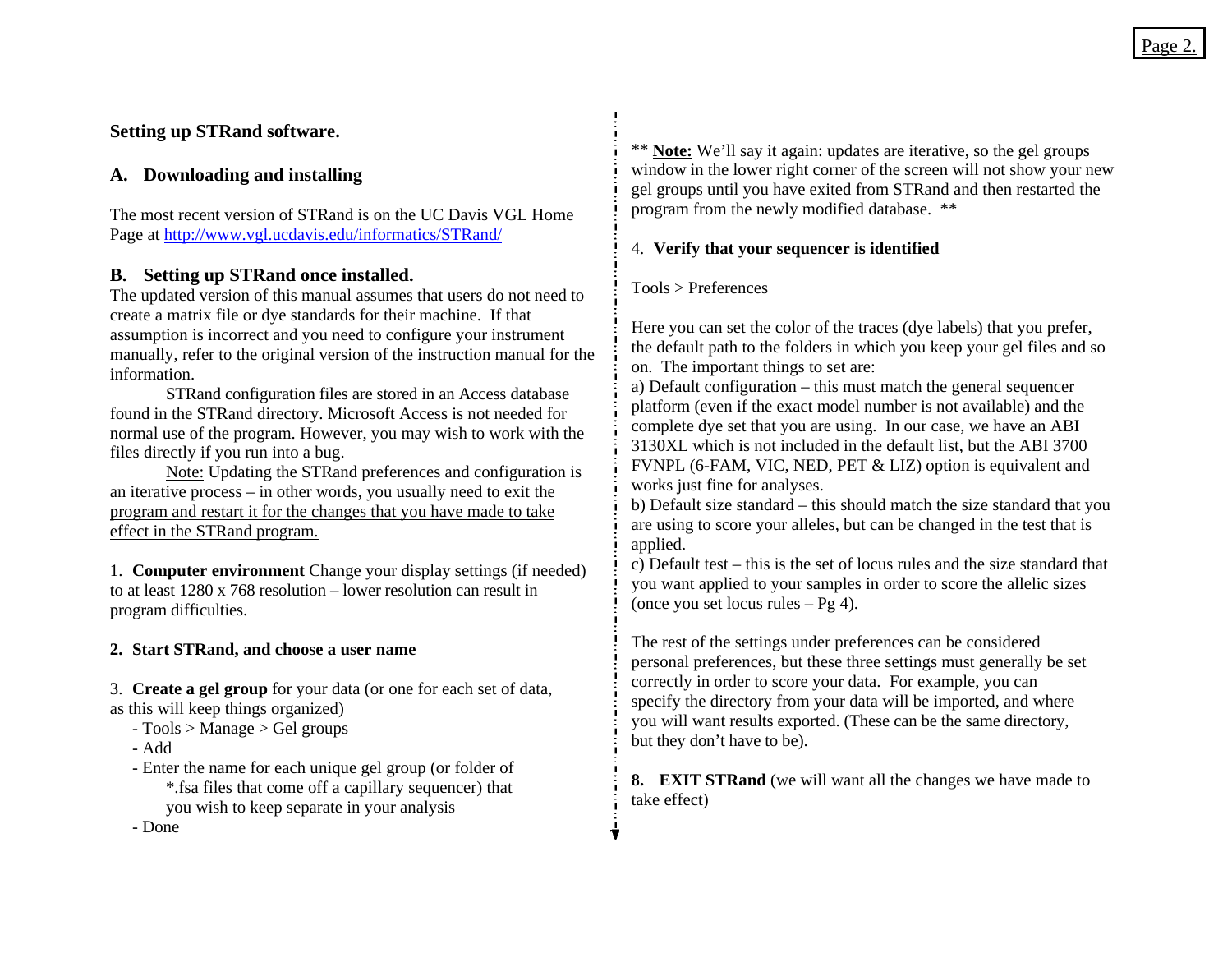# **Importing a gel from the sequencer to STRand**

#### 1. **Start STRand.**

#### 2. **Add sample files.**

#### File > Add Sample Files

Use the explorer window to navigate to the folder in which your samples from the sequencer are stored on your hard drive. It is important to include only sample files from the sequencer in that folder because other files can confuse STRand.

| Run Name:                                                                                                   | 6-6-05 toby    |        | OK                                                                       |
|-------------------------------------------------------------------------------------------------------------|----------------|--------|--------------------------------------------------------------------------|
| Instrument:                                                                                                 | ABI 3700 FVNPL | ▼      | Cancel                                                                   |
| Select samples to load:                                                                                     |                |        |                                                                          |
| 6: UNR-3<br>$7: D-4$<br>8: UNR-4<br>9: D.5<br>10: UNR-5<br>$11: D-6$<br>12: UNR-6<br>$13: D-7$<br>14: UNR-7 |                | ٨<br>≣ | Starting Scan:<br>3000<br>Ending Scan:<br>0<br>Append Tube<br>Autonumber |
| $15: D-8$                                                                                                   |                | w      |                                                                          |

Double-check that the instrument matches your dye set, and set the run name to something that will make sense to you a year from now when you have 100 gels to go through in order to find this one. Click the Append Tube and Autonumber boxes to include all the samples in your folder and automatically create a line-up (see Page 7) for you (otherwise you will get unnamed samples that stop at the same number of samples as your machine has capillaries). The Starting Scan allows you to cut off the front of each sample. The default starting scan of

3000 is sufficient to cut off the unincorporated primer fronts and generally gives a cleaner electropherogram, but can be reduced if very small fragments need to be scored. To be safe, this value should initially be set to 0 and increased to an appropriate starting point after looking at a number of gels. Generally, a value close to 3000 is about right. Click OK when ready.

3. **Check the settings.** Double click on the name of the gel (run name) in the gel queue to check that the configuration shown is the one you expect (instrument configuration and dye set). Change to the correct one if needed. This is also where you can delete the gel results if you decide that the calling was incorrect and you want to start over (e.g., with a new configuration).

4. **Analyze the gel.** Click on the run name in your gel queue window to highlight it, and click on the DNA Type radio button to analyze the gel files. This may take a moment with many lanes of data, but you should see the progress moving along steadily on the screen.

5. **Check that the number of samples matches your expectation –** if you ran a 96-well plate, but only have 16 samples here or don't have any names associated with your samples, you most likely forgot to check the Append Tube and Autonumber boxes when adding sample files. Also, check to make sure that the spacing on the alleles is consistent and that the marker names match your locus rules that you have set (see below). Any of these being off is a sign that something has gone wrong with the automatic gel analysis or you have made an error in the configuration when adding your sample files.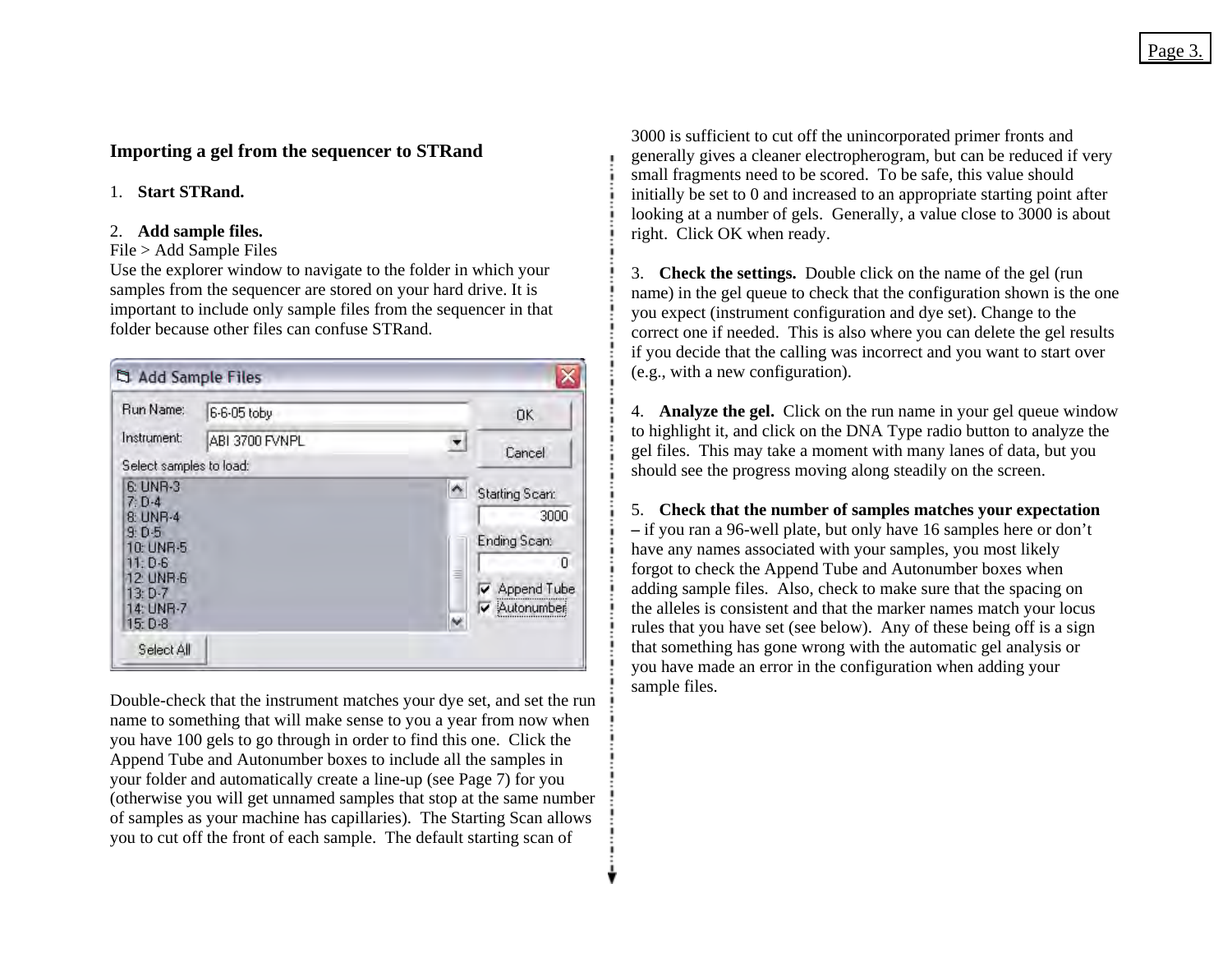## **Set up locus rules for your gel analysis**

You will want the lanes on your gels to be scored according to the appropriate locus rules that you have determined. If you are working with multiple species, or multiple people are using the same computer, you will want unique locus rules for automatic size calling of each locus.

#### **1. Tools > Loci rules**

Click the Add Test button

Enter the name for the species or analysis that you will perform on your gels, and click OK.

#### **2. Add locus rules**

Select the new test name and click on Add Locus

| Name:                         | Shark1                                                           |
|-------------------------------|------------------------------------------------------------------|
| Range:                        | to<br>124<br>96                                                  |
| Allele Names:<br>$\cdot$ None | Example allele (or "M"):<br>102<br>Letters<br>Number Translation |
| Repeat Unit:                  | 12                                                               |
| Color:                        | Blue                                                             |
|                               | Cancel<br>ΟK                                                     |

This is simply an example – locus rules can be set using the locus rule tool (pictured here) or programmed manually in the locus rules window. The Process is covered in detail on Page 10, and virtually everyone uses the locus rule tool because it makes life easy. Repeat this process for each of the loci that you will want to score within this test group (e.g., a species primer set or a specific analysis).

**3. EXIT STRand** (we will want to incorporate the changes we just made)

#### **4. Restart STRand**

#### **5. Reset preferences**

#### Tools > preferences

Make sure that the value for "Default configuration" includes the full range of dyes for which you just defined locus rules, and change it to the appropriate instrument and dye set configuration if it is not already there. Click on the value for "Default test" and change it to the test you just named that includes your specific locus rules that you want applied to your gels and the size standard that you are using.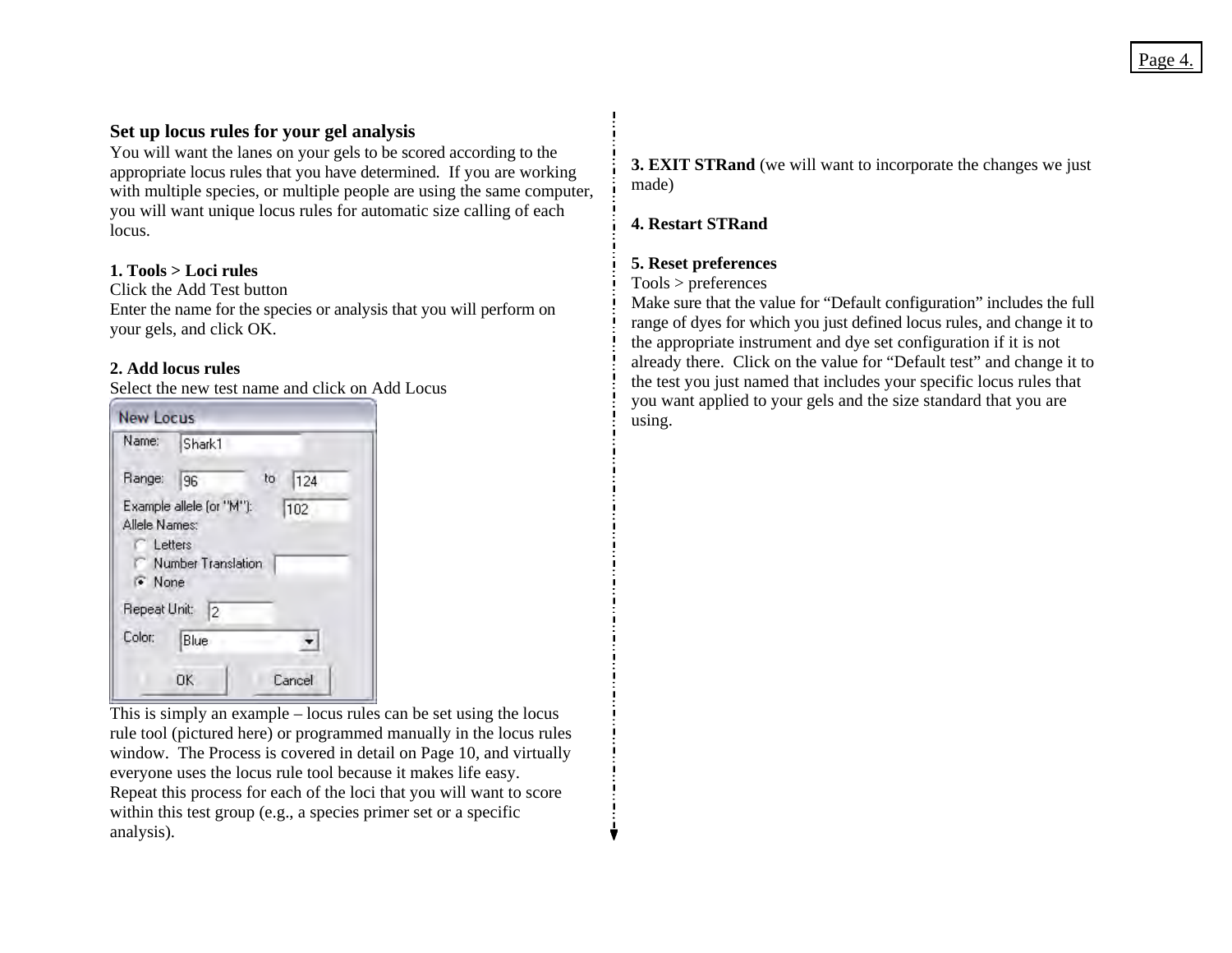# **Entering STRand:**

- 1. Open the STRand program and the STRand Login window should pop up.
- 2. Click 'Manage'. Once in the 'Manage Users' window click 'Add'.
- 3. Type in your name.
- 4. Click 'OK' and then 'Done'. Your name should now be added to the STRand Login window. Click once on your name then click OK to enter the program.

You should now see this screen, the Gel Qu eue.

Currently the only

folder available to store your gels is in Equine Production. If you want to create your own folder (Gel Group) see below.

#### **Group: To create your own Gel**

- 1. On the toolbar click 'Tools', 'Manage', and 'Gel Groups'.
- 2.. In the Gel Groups box all current gel groups are displayed and to add yours simply click 'Add'.
- 3. In the Input Window type your Gel Group Name and click OK.
- 4. For STRand to activate your new settings EXIT the program and reenter.
- 5. Once you've returned to the Gel Queue window your new Gel Group can be entered by clicking on the down arrow in the lower right hand . box, and selecting your gel group



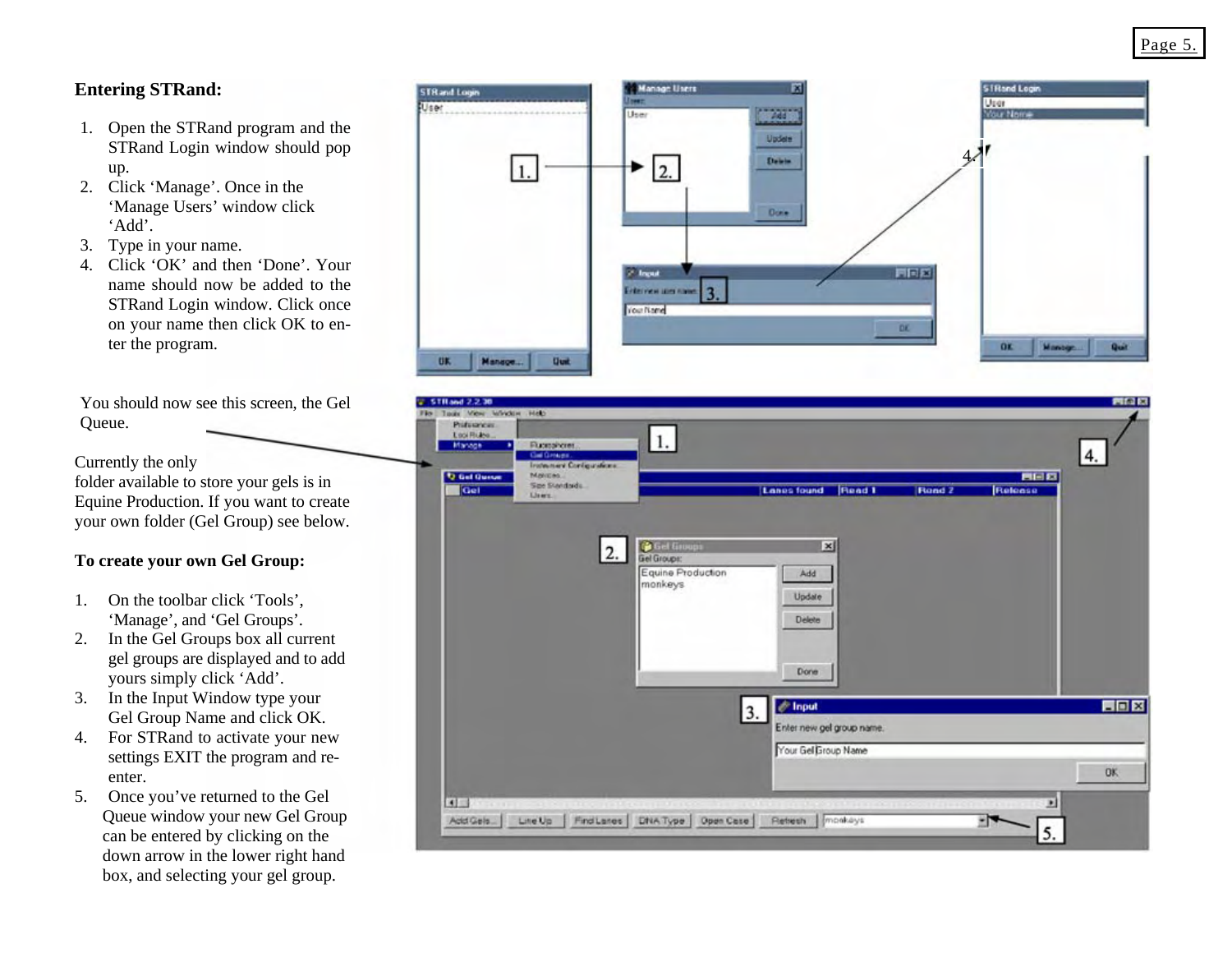alian itaaliya limita i

**Once you have created your own gel group you can then add and analyze your gels:** 

your 'gels' are added by following the instructions on Page 3, so skip the rest If you are using a capillary sequencer, of this page…

If you are using a slab gel machine, you nee d to add your gels to your new gel group as follows:

- 1. Select your gel group in the lower right hand corner of the Gel Queue. If you have just created your gel group you should not see any preexisting gels in your folder.
- 2. Click 'Add Gels' and select the and a run file. The gel file contains the gel image that you will want to analyze.) file that contains your gel. (The ABI Sequencer outputs three files after its run; a gel file, a log file,
- 3. As you are selecting a gel to add you also want to select the appropriate instrument that your gel was run on (e.g. ABI 377 A 96 can be used if your gel was run on an ABI 377 and has 96 lanes). You may need to manually add a matrix file and instrument configuration if none of the available instruments fit your needs.
- 4. Once you have your gel selected, click 'Add' and your gel should automatically be added to the Gel Queue window.

| Q Gel Queue<br>Gel<br>Pc815xx-2-24-00 Gel File |                                             |                                   | <b>Lanes found</b><br>False | Rund 1<br>False | Read 2<br>False | EER<br><b>Release</b><br>False |
|------------------------------------------------|---------------------------------------------|-----------------------------------|-----------------------------|-----------------|-----------------|--------------------------------|
|                                                |                                             |                                   |                             |                 |                 |                                |
|                                                |                                             |                                   |                             |                 |                 |                                |
|                                                | <b>Hag off</b><br>Look yi <b>Ja MY GELS</b> |                                   |                             | 2回到台网图          | 7x              |                                |
|                                                |                                             | all PoBI 5w-2-24-00 Gel File      |                             |                 |                 |                                |
|                                                |                                             |                                   |                             |                 |                 |                                |
|                                                |                                             |                                   |                             |                 | 4.              |                                |
|                                                | Flamana                                     | Po91 See 2-24-00 Gel File         |                             | Add             |                 |                                |
|                                                | Insurance to                                | ABI 377 A 36                      |                             | ¥,<br>Cancel    |                 |                                |
|                                                |                                             |                                   | 3.                          |                 |                 |                                |
|                                                |                                             |                                   |                             |                 |                 |                                |
| $\blacksquare$                                 |                                             |                                   |                             |                 |                 | 1.<br>٠                        |
| Line Up<br>Add Gels.                           |                                             | Find Lanes   DNA Type   Open Case | Refresh                     | mankeys         |                 | ×                              |
|                                                |                                             |                                   |                             |                 |                 |                                |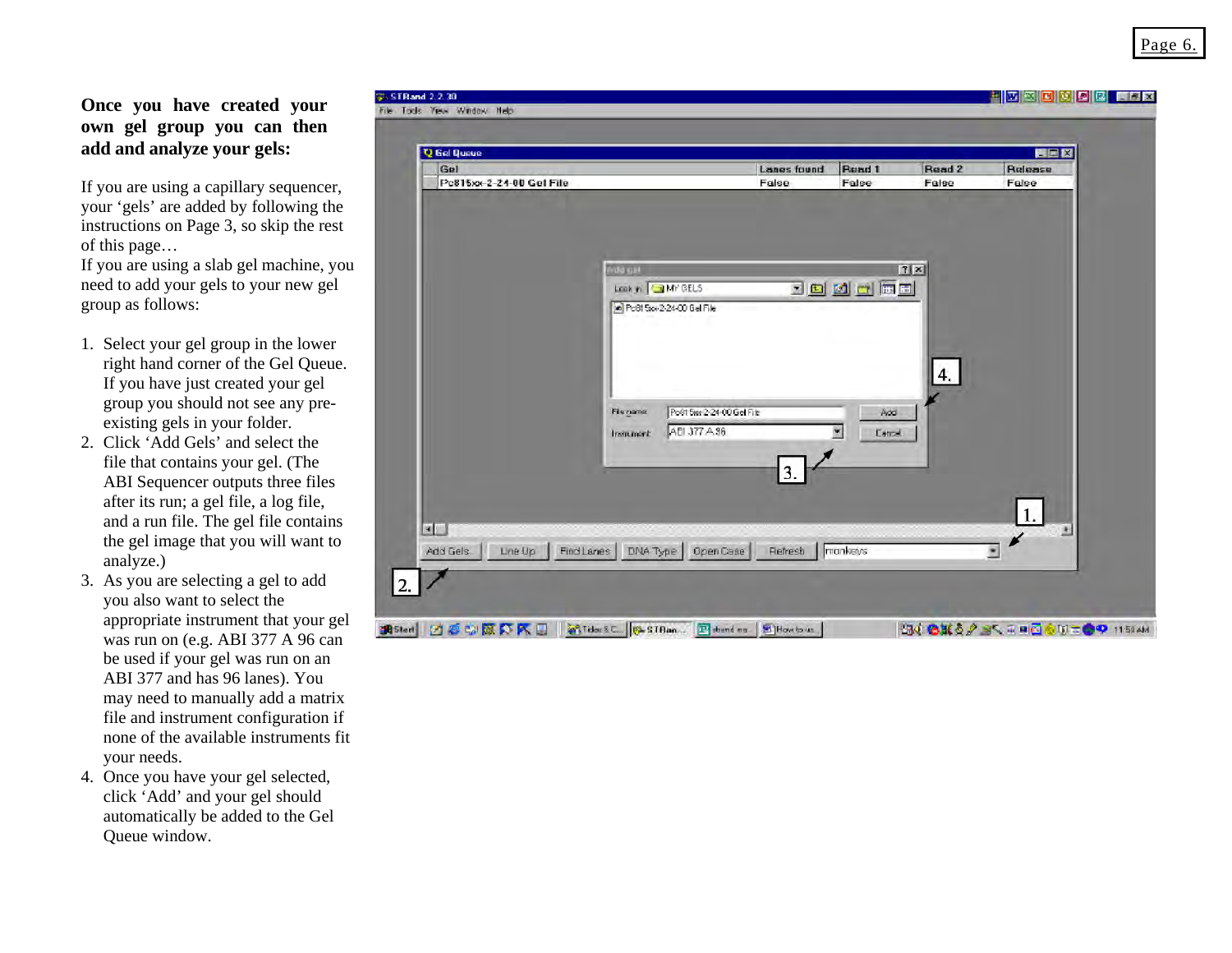### **Creating a Line Up for your Gel:**

This is done automatically if you followed the ins tructions on Page 3, but if you need to cha nge or add a line up, you will:

- 1. Once you have added your gel, highlight it by clicking on it once.
- 2. Click 'Line Up' and the computer will ask you to select a file that contains your lineup. clicking 'Cancel' the computer will ask you if you would like to create a blank lineup. If you already have a lineup created in a text document you may select that, or by
- 3. If you selected 'Yes' to creating a blank line up, fill in your sample names or numbers into the middle column.

#### **Once you have entered the Lineup window y ou will see three columns:**

- 4. LANE (left column) To select all samples click on 'Lane' and the whole column will be highlighted. To select specific samples hold the shift button while you select your samples.
- 5. SAMPLE NAME (middle column)- Enter yo ur sample names here. The # of samples you name should correspond to the # of lanes you select in the next step.
- 6. TEST (right column) If you have several sa mples amplified using the same set of primers (or primer group) you can create 'Loci Rules' to make evaluating your data eas ier. In this column select the primer gro ups used for each sample. In order to change more than one sample at a time sel ect the lane of the sample in the left column then directly select the primer group selected should follow suit. In this case we choose to evaluate all our samples with the Locus Rules for primer group Equine1b. See the Locus Rules section to find out how to create your own. in the right column. All of the samples

| S. STRand 2.2-70<br>鼬<br>$\mathbf{1}$ | <b>THE EXPERIMENT</b><br>Wedne Hell                                                                                                                                                                                                                                                                                                                                                                        |                |
|---------------------------------------|------------------------------------------------------------------------------------------------------------------------------------------------------------------------------------------------------------------------------------------------------------------------------------------------------------------------------------------------------------------------------------------------------------|----------------|
| Q and Q<br>Gel<br>Pc81                | $-10 \times$<br>Release<br>Rend 9<br>Lange found Road 1<br>5 Semples (Pelli Son-2-24-00 fiel File)<br>$ \Box$ $\times$                                                                                                                                                                                                                                                                                     |                |
|                                       | <b>EX</b><br>Choose a lineup for Pc815ax-2-24-00 Gel File<br>同国<br>Lookiy: 3 FROGRAMS [C]<br>E<br>团<br>$\Box$<br>画<br>GENERUNA<br><b>Electrical</b><br>My Documents<br>ADOBEAPP<br><b>C</b> Program Files<br>Genetics<br>BVCRPR03<br>IFF4Deno<br><b>Outs</b> part of the<br><b>EXFOMS</b><br>$T$ Carel<br><b>Temp</b><br>MDS 120<br>JEVE112-2000<br>$C$ 110ES25<br>Micronveb<br><b>CIVINDOWS</b><br>gehr30 |                |
|                                       | Fle pane:<br><b>Upon</b><br>Cancel<br>Flee of Lype<br>Lineup (* lup)<br>Dpen as jead-only<br><b>STRand</b>                                                                                                                                                                                                                                                                                                 | $\mathbbmss{}$ |
| $\epsilon$<br>Add Gals                | Would you like to create a blank line up?<br>monkeys<br>DNA Type<br>Refresh<br>Line Up<br><b>Find Langs</b><br>Opey<br>Case<br>3.<br>N <sub>o</sub><br>Yes<br>2.                                                                                                                                                                                                                                           |                |

| Lane          | <b>Sample Name</b> | <b>Test</b>     |
|---------------|--------------------|-----------------|
|               | 1 horse 1          | Equine 1b       |
|               | 2 horse 2          | Equine 1b       |
| <sup>4.</sup> | 3 horse 3          | Equine 1b<br>6. |
|               | 4 horse 4          | Equine 1b       |
|               | 5 horse 5          | Equine 1b       |
|               | $6$ Lane $#6$      | Equine 1b       |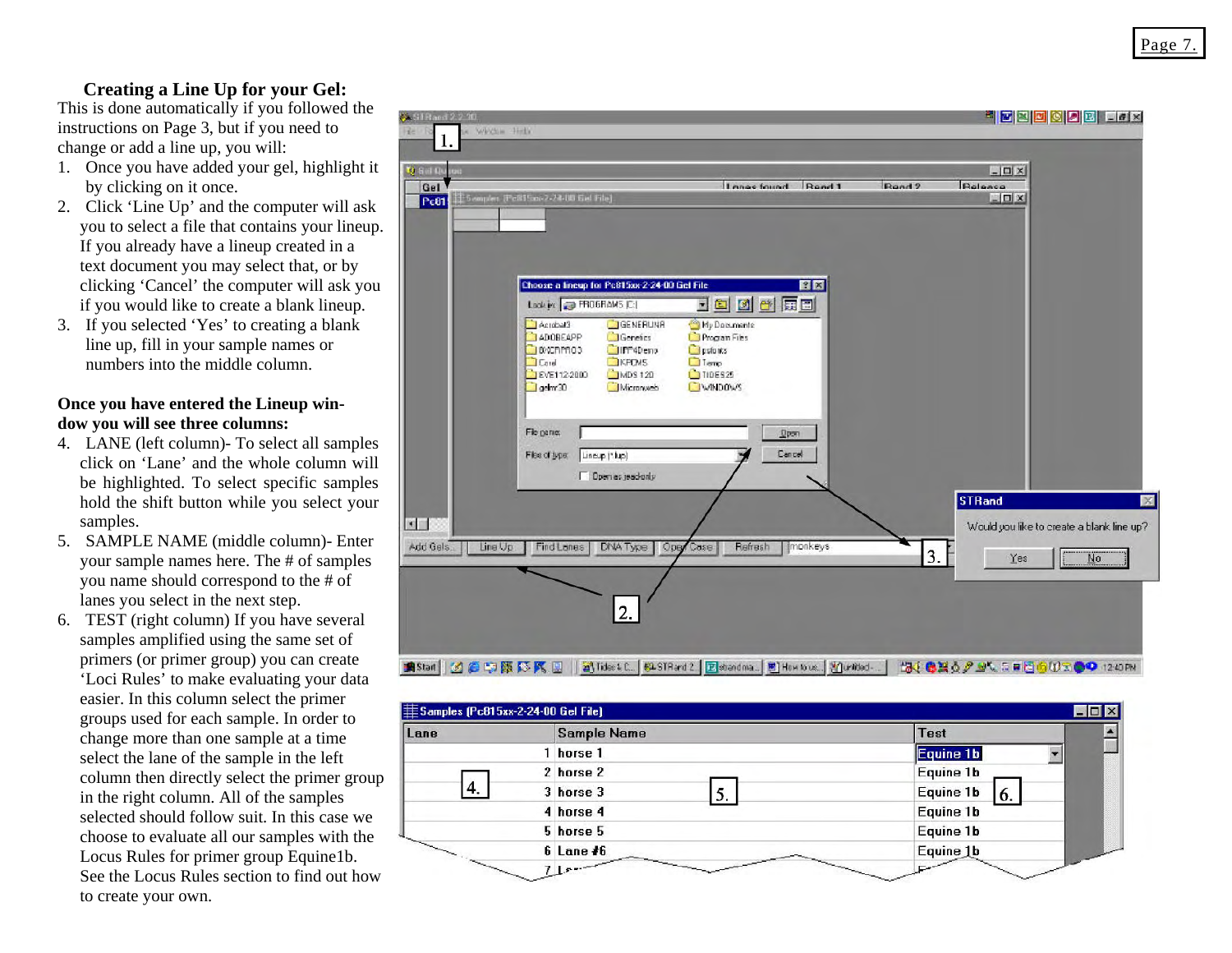# **Finding the Lanes you your Gel Image:**

Again, if you are using a capillary machine, there is no need to find lanes on your gel, so you can skip this entire page. If however, you are using slab gel system, STRand needs to know where each sample is located on the gel, and the find lanes process is:

- 1. With your gel highlighted in the Gel Queue window click 'Find Lanes' and a picture of your gel should appear. (If no picture appears in the Lane Find window check that the gel you are trying to analyze is the correct gel image file and not the ABI run file.)
- 2. To select the lanes you want to view double click in the middle of each single lane while holding the shift key. As you double click a numbered line should appear; #1 corresponding to the first lane you selected, #2 to the second, and so on. The number of lanes that you 'find' should correspond to the # of samples in your lineup. To delete a lane, hold the shift key and right-clicking on one of the nodes (white dots).
- 3. Adjust the lines so that they lie in the middle of the corresponding lane by moving your cursor over either end joint of the lane until a two-way  $\alpha$  arrow appears. Click once while moving the arrow in the desired direction. (To get the best readings make sure that your line passes through all of the size standards (red bands) for that lane.)

4. You can also adjust the top (red line) and bottom (green line) parameters by holding the cursor over line until a up and down arrow appears. Drag and drop so that the bottom line (green) cuts out the blob of junk and primer dimers (if you fail to do this you may have problems getting STRand to read the standards correctly) but leaves at least 1 (and preferably 2) size standard peak(s) between it and the lowest band you intend to size. The top line (red) should leave at least 2 size standard peaks above your last allele for best accuracy in size calling. 6.7.



5. If you can not get the line to match up with your lane by just adjusting the end it is possible to adjust along the length of the lane as well. To reshape the line set the cursor where you would like the line to bend and hold the control key while double clicking. A new joint will appear along with a two-way arrow that can be moved either right or left. You can also delete nodes by holding the control key and right clicking with your mouse.

 The left box of the gel file window allows you to view the vertical slice of gel corresponding to the highlighted line (e.g.: lane 15 is selected and we can see that it passes cleanly through all the size standards and a band ~120bp).

 Use the Lane Find Settings Window to change the settings of your gel picture. Adjust the brightness by moving the tab and clicking "Apply". To automatically use the "Find Lanes" function adjust the height and delta to specify how many scan lines represent a real band and the least amount of scan lines between two bands, respectively (we actually find it easier to just find all the lanes manually like explained in steps 2-5). Use the "Scale Image" functions to stretch or shrink the gel picture for ease of viewing when selecting lanes.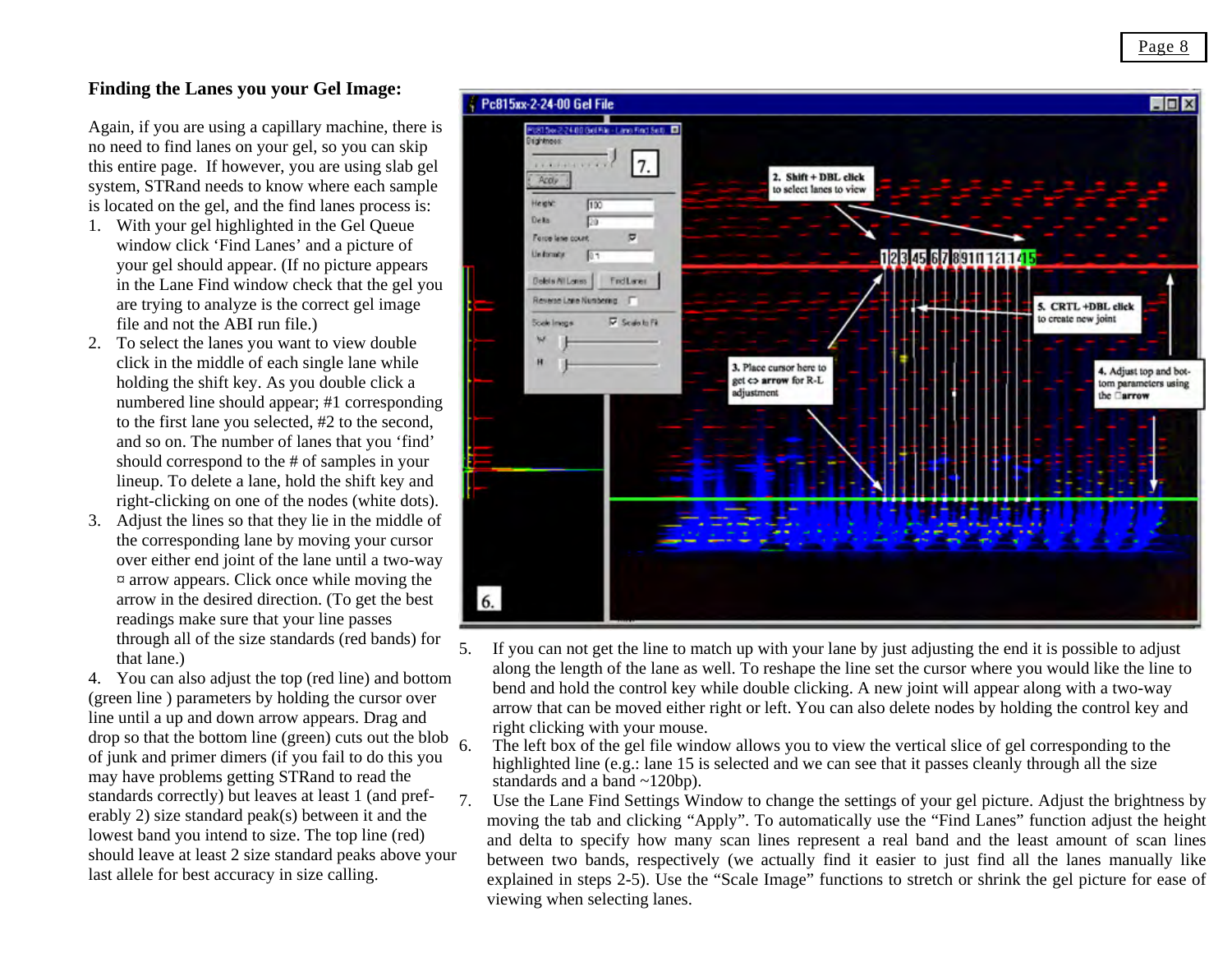### **To Analyze & View Your Samples:**

- 1. With your gel highlighted in the Gel (T his happens when you have less lanes sel ected than what your matrix allows, e.g. only 90 samples but 96 wells allowed) Queue window click 'DNA Type' and an electropherogram of your gel should appear. When your gel data is loading the program may say, "some lane data missing". Just disregard and click 'OK'.
- 2. If when you first open 'DNA Type' and in gel . the Gel Image box it says, "No Standards Found", you may need to reanalyze the
- 3. *Re analyzing the Lane-* you can reanalyze jus t the lane itself by clicking 'Lane' then 'A nalyze' on the toolbar. Changes will ha ppen immediately.
- 4. *Reanalyzing the Gel–* If all the lanes req uire reanalyzing it may be easier to just cli ck on your gel and a 'Gel Settings' windo w should pop up. It should not be necessary unless you have changed something with rounding or loci rules, but if you need to, click 'Delete Results' then reanalyze the entire gel. On the toolbar click 'Window' then 'Gel Queue'. Double 'Yes' and reenter the Electropherogram by clicking 'DNA Type' (or 'Window', 'Your Gel File'). Once you are back into the Electropherogram on the toolbar click 'Gel' and 'Analyze'. You will lose any previous data, but if this is the first time you are analyzing your gel you should have no data yet to lose.



- 5. *C heckin g your Standards* Once the program recognizes your standards you may want to make sure the consistent and covers the appropriate size range (unlike the image above). If not, in the 'Peaks' box highlight each standard separately (like in the example next page) to make sure it corresponds to the correct peaks c orrespond to the correct bp size. The simplest quality check is to make sure that the spacing is peak o n the electropherogram. If a peak shows up that is not a standard, but is being read as one, you can block the program from recognizing it by right clicking in the left column of the 'Peaks' box.
- **6.**  *Alerts* If when you open 'DNA Type' and the Gel Image box says "Alleles before first standard" you may stan da rds as well as all your amplification bands. need to readjust your included scans in the initial import of files (Page 3) so that each lane includes your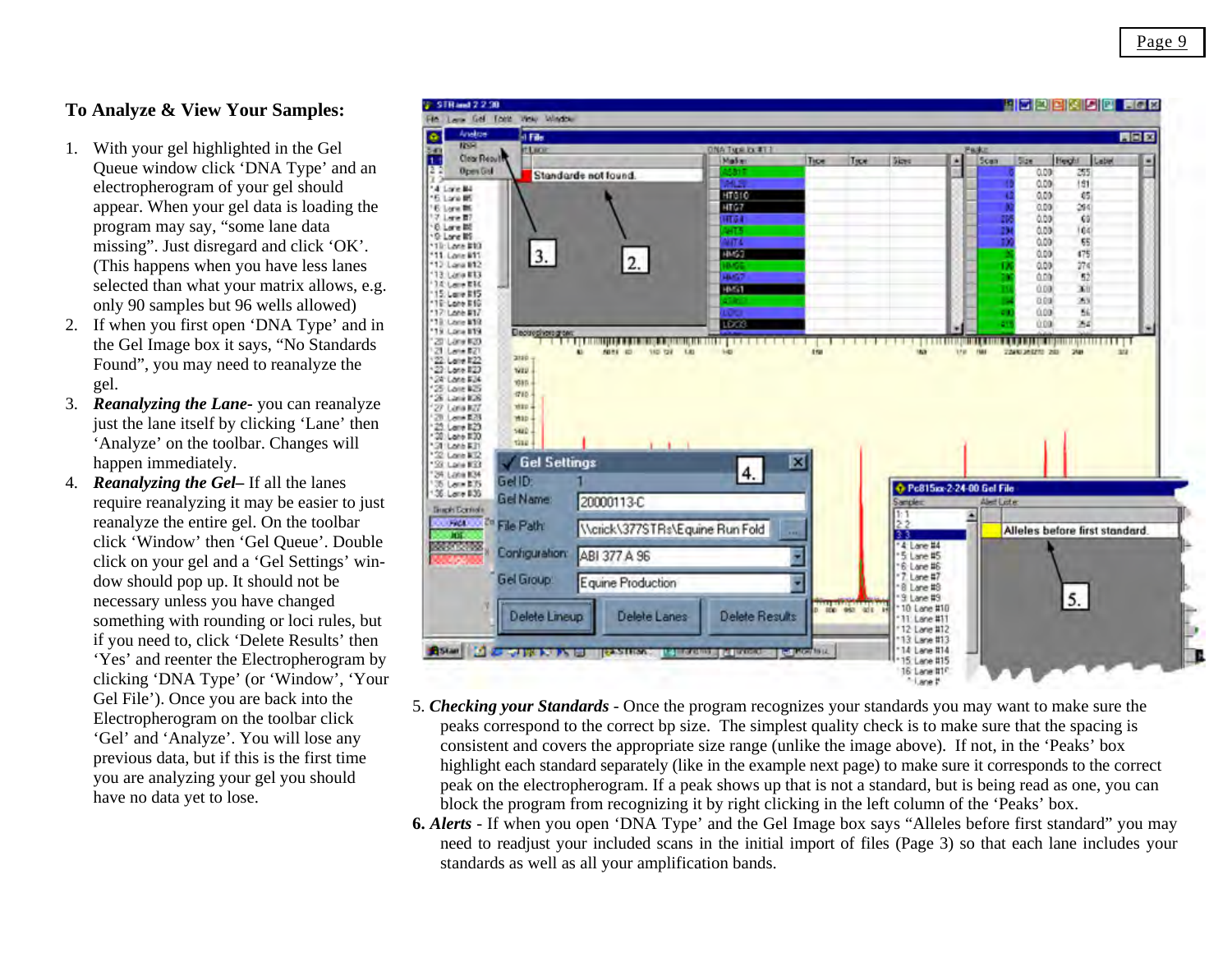# **The Electropherogram Window:**

- 1. In the 'Samples' column select then sample have it selected, the Electropherogram will /lane you would like to view. Once you display the results for that specific lane.
- 2. 'Graph Controls' allow you to toggle each shows the actual gel and the lane that you color marker on or off by simply double clicking. The X and Y zoom will allow you to stretch a selected peak horizontally or vertically. This box also contains a legend for the color-coding for each dye labeled primer (e.g. TAMRA is represented by black peaks). 'Gel Image' are currently viewing.
- specified in the Lineup. Each 'Marker' corresponds to a primer, and the program peaks within the range and color specified peak and pressing 'V' changes the pointer to a wedge that you can click on the peak detected as a single fat peak). 3. The 'DNA Type' box allows you to view your data according to the Loci Rules will automatically estimate the size of any for that primer (see below to set up Loci Rules). In this example primer ASB2 evaluates any FAM colored peaks between 222-258bp. The blue peak that is highlighted is a heterozygote with two peaks, one at 246 and one at 248. Type corresponds to either the letter or size designation. Pressing 'Z' or BACKSPACE moves you back one marker. Selecting a and split it into two peaks (some strong alleles with a weak adjacent allele can be
- 4. The 'Peaks' box displays all the peaks that are visible within the selected lane. For each peak there is also a corresponding scan length, base pair size, peak height and color label. The red



corresponds to GeneScan standards, and in this example the 300bp standard is highlighted both in the 'Peaks' box as well as on the electropherogram. Sometimes the program will read peaks that are a result the left column of the 'Peaks' box. of pull-up or stutter that you want to disregard. These peaks can be toggled on or off by right clicking in

- 5. Th e Gel Image box shows a virtual gel and the lane that you are currently viewing - use the RETURN key to move down from one sample to the next in the Samples box.
- 6. Use the SPACEBAR to move between markers of one sample on both the Electropherogram and DNA Type box.
- 7. The x-axis of the Electropherogram corresponds to the bp length and the y-axis corresponds to the pe ak scan height.
- 8.The ruler corresponds the specific marker highlighted in the DNA Type box. The range of the ruler 1. The red corresponds to the range set in the Locus Rules selected when creating the Lineup (see next section).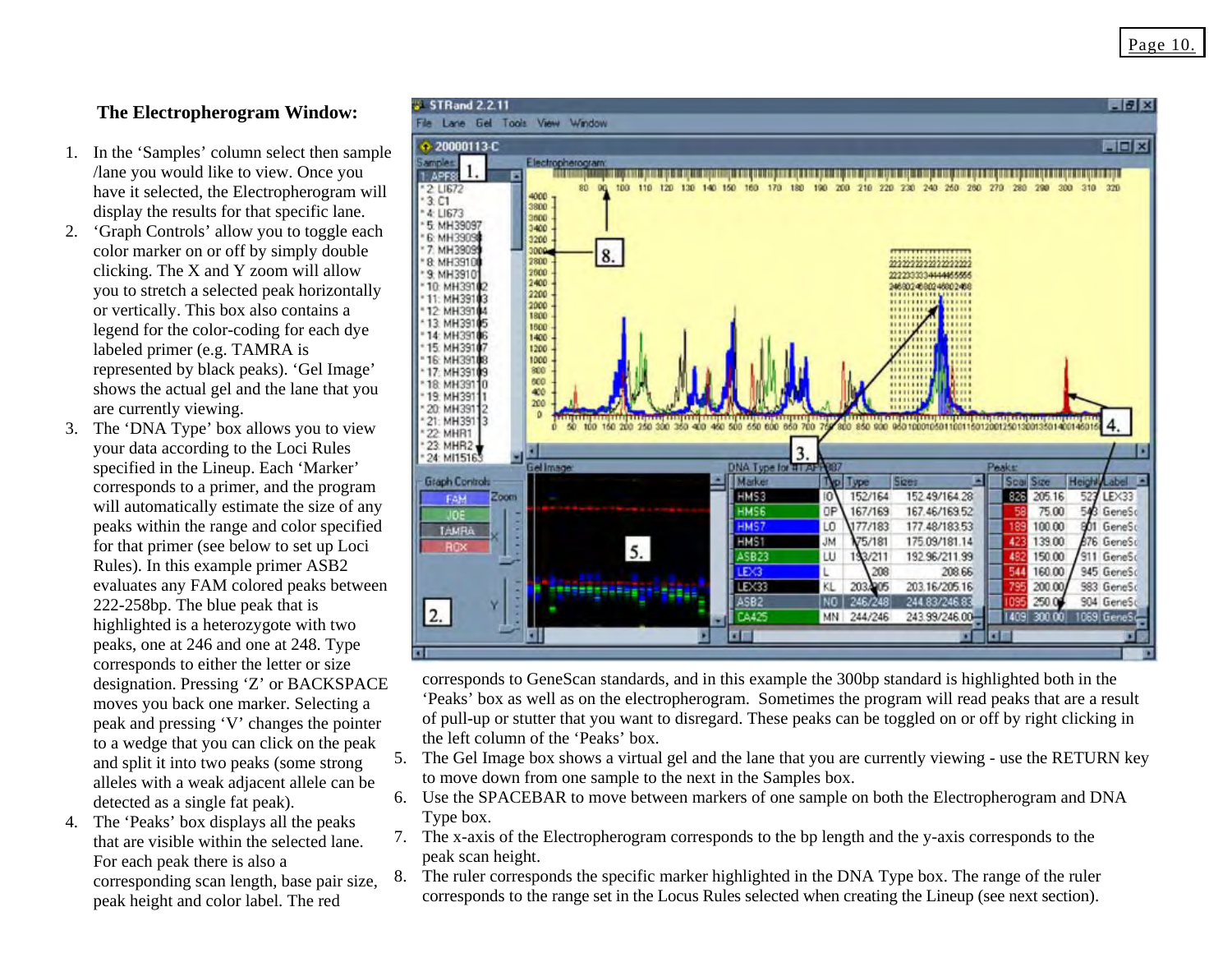# **Setting up Locus Rules:**

- 1. In either the electropherogram window or the Gel Queue window click 'Tools' and then 'Loci Rules'. Maximize the window so that you can see the 'Add Test' and 'Add Locus' Buttons.
- 2. To add a new group of primers click 'Add Test' and enter the name of your primer group.
- 3. With the name of your primer group highlighted click 'Add Locus' and a 'New Locus' box will appear.
- 4. *Name* fill in the name of your new locus (or primer).
- 5. *Range* from min to max fill in the expected alleles sizes of your ampliknown peak size if you do not know the cation. Estimate a range based on a range – you can always change it later when you know the range.
- 6. *Example allele* enter the 'standard' allele to determine rounding of your allele sizes to odd or even (the most common allele is a good choice).
- 7. *Use Letters* if checked this command assigns letters to each allele size (e.g. 122bp-A, 124bp-B, 126bp-C…)
- 8. *Repeat Unit* corresponds to the expected repeat size in bp (e.g. CACACA is a 2 unit repeat, CATCATCAT, is a 3 unit repeat)
- 9. *Color* choose the color that your new locus primer is tagged with.
- 10 . Repeat steps 3 through 9 until all your loci have been added.



- \* You can evaluate several primers within one group so add as many loci as you need to your primer group. (This is most effective if you make new primer groups for each multiplex PCR being evaluated.) Once you have finished setting up each locus within your primer group, close this window and your Loci Rules will be ready to use.
- ∗ If you select the appropriate test (primer group) when first importing your gel files, it will automatically be applied when you click DNA Type to analyze your gel.
- ∗ If you ever need to adjust your Loci Rules, you will have to exit and re-enter for any changes to take place. See the next page for information on adjusting a pre-existing locus.
- ∗ The list of alleles control which alleles are listed in the chooser lines on the Electropherogram and what labels are assigned to each of the called alleles.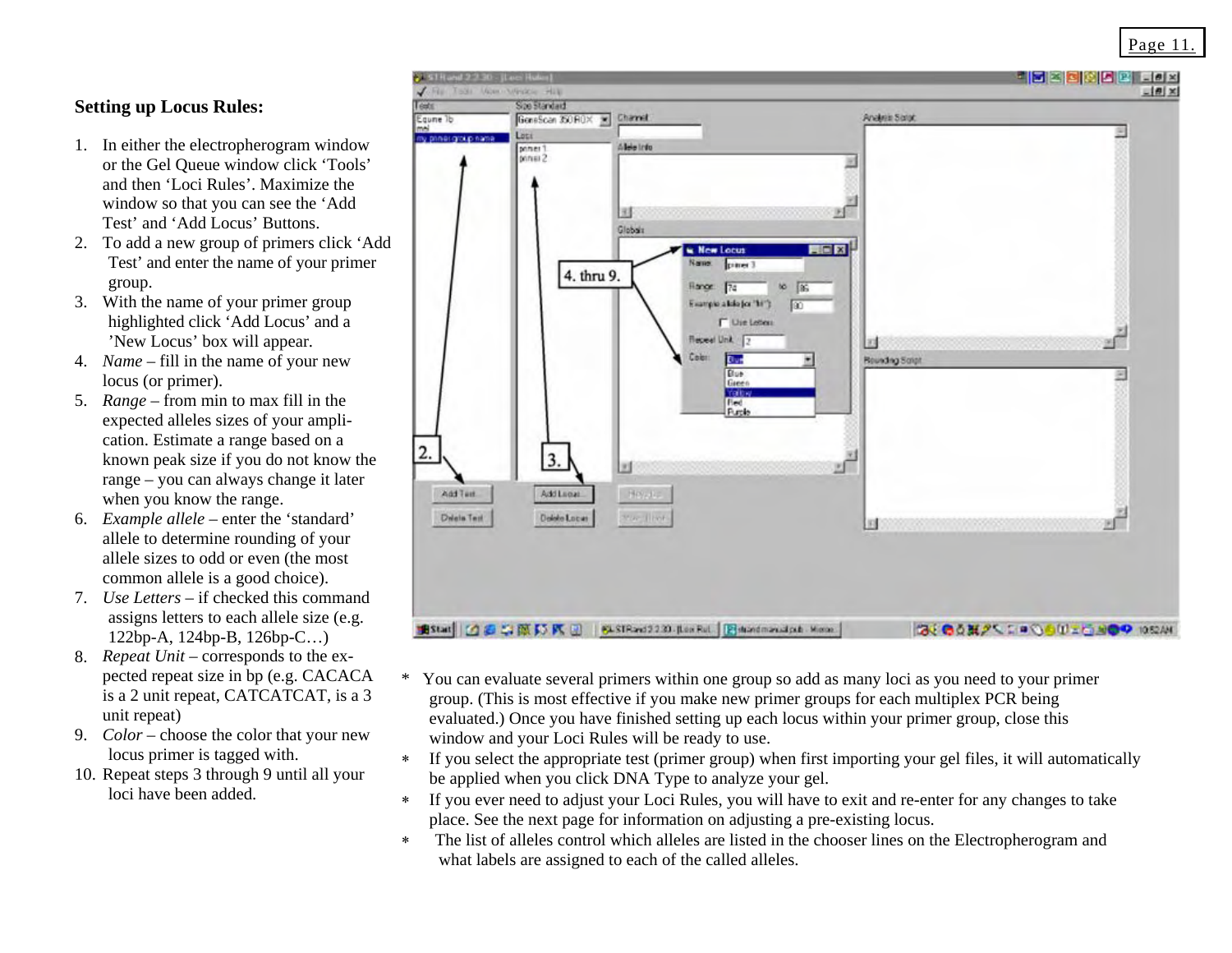# **What everything in the L ocus Window means?!**

- 1.*Tests –* lists all of the existing primer groups or locus rule sets.
- 2.*Size Standard* make sure the size standard selected for the locus corresponds the standards used during ABI sequencing run.
- 3. *Loci* lists all the loci in the selected primer group. Highlight a loci of interest to view its parameters.
- 4. *Channel* corresponds to the color (e.g., 6-FAM)-Channel 1 Green designation of that locus/primer. Blue (e.g., VIC)-Channel 2 Yellow (e.g., NED)-Channel 3 Red (e.g., PET)-Channel 4

Purple (e.g., LIZ) – Channel 5

5.*Allele Info -* In the 'Allele Info' box are the expected sizes of the sequence for the primer from the smallest to the largest, spacing between the numbers a comma, then a space, then semicolon (e.g.

sequence sizes spaced two bps apart. 7. 122, ;124, ;126, ; and so on). If you input even numbers the machine will round even, and odd numbers will round odd. In this example, we expected an even di-nucleotide repeat so we can get away with inputing the

 and *and Globals -* The Analysis Rounding Script boxes contain pa-<br>rameters for calling and estimating peak sizes based on the information in the Globals box. The Globals box contains the specific parameters for that locus (the same ones that you 6. *Analysis Script, Rounding Script,*  Rounding Script boxes contain pa-



defined when creating the locus).

- *Move Up, Move Down* The 'Move Up' and 'Move Down' buttons will change the order of the primers within a primer group. The way that they are ordered in Loci Rules will determine the order in the Electropherogram window during your analysis.
- If you ever need to make adjustments of your locus parameters, you can do it manually by changing the information in Boxes 1-7. For example, say in the primer group and locus above, your max range expanded to 150bp and the color of your primer was actually green not yellow. First in the Allele Info box add sizes 148 and 150 spaces with a comma, space (or letter designation) and a semi-colon  $(142, L; 144, M; 146, N; 148, O; 150, P; )$ . Next in the Globals box change RangeMax to be 150, M (your 'standard' allele to set binning) to be 146, and Plane (same as Channel) to 2. Lastly change Channel box to read 2 as well.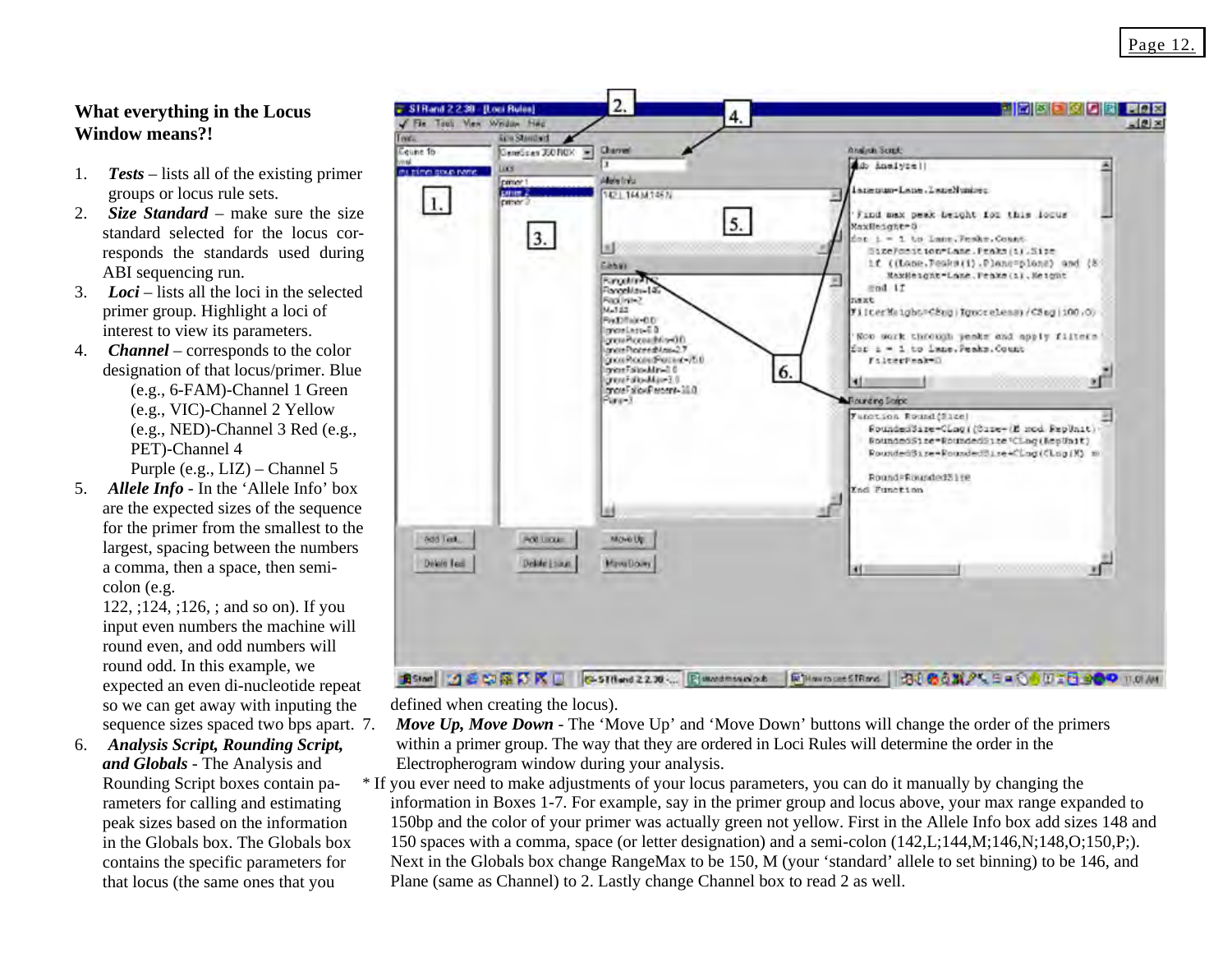# **Miscellaneous Useful STRand Information**

# **Selecting and Unselecting peaks in the Electropherogram:**

will call any 'normal' alleles in the locus ra nge. For example, in the picture on the right, locus ASB 2 is selected and its called this peak a heterozygote with a 246 and 248 allele. But if you believe the several things: The program, based on the Locus Rules, range ruler is visible. The program has automated calling is in error, you can do

- 1. *Add ing a peak the program has missed –* If you see a peak, but it does not register in the Peaks box you can manua lly select it by holding shift, it. This will add a size standard peak when no locus is selected or when a lo cus is selected a peak in the color of that locus. clicking and dragging across the top of
- 2. *Unmarking an allele of Marking or an existing peak* – If you see a peak and it is not registering as an allele of the selected locus, right click on it and its bp size should appear in the DNA type box. Al so use right click to unselect a wrongly called allele.
- 3.If you think the program is calling a peak the wrong size you can change it by clicking on the peak and then clicking on the size that you think it should be on the drop down dotted line of range ruler.



# **Basic Export of Allele Calling Data:**

1. You can use the built-in ResultViewer program (see Page 15) to manage your data, or you can do a simple export.

- 2. While in the Electropherogram, on the Toolbar click 'File', 'Export Data'.
- 3. The program will automatically tell you how many of your lanes have problems (because of no size is *Changing the size of a called peak*  $-$  standards, invalid alleles, more than two alleles, etc. — you should have already gotten a warning about this vou think the program is calling a when working with the files on your (i.e., go back and fix those lanes) or ignore (continue). If you do not get this message, all of your data checks out properly.
	- 4. If you choose to continue you will need to pick the number of lanes to export, generally you want to do all of them, but if you want the data from the first 10 lanes, you can specify that.
	- 5. An Export Results box will then appear and you must specify where you want your data file to go, and name it. Once it has been saved you can view or print the results by opening the file in Excel.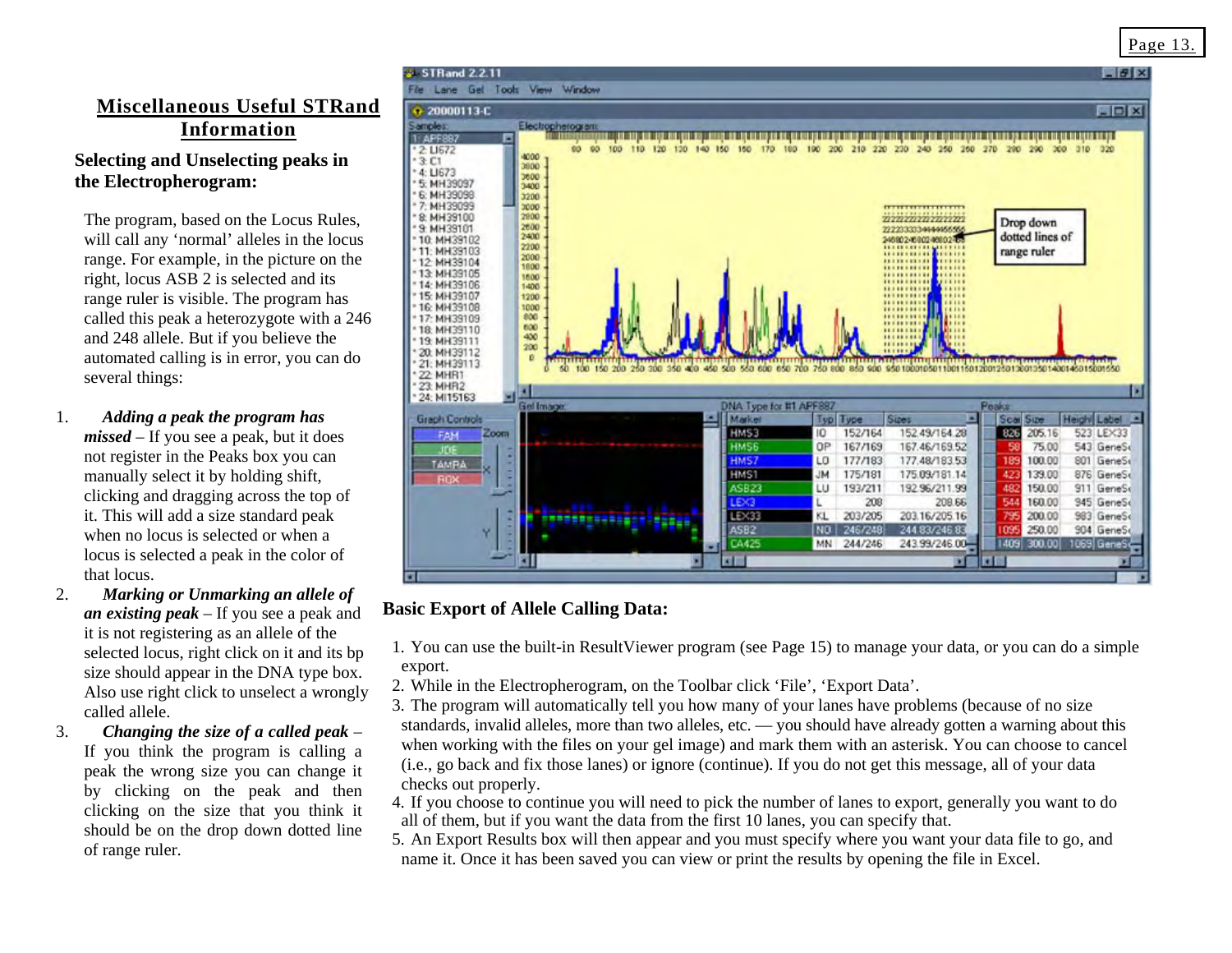### **V iewing Select Samples from Different Gels Together:**

In order to view a specific sample that is located in several gels in a gel folder, you can use 'Open Case' to select specific samples to view together:

- 1. In the Gel Queue window click 'Open Case' and a window (like one below) will appear.
- 2. Type in the name of the sample that you want to view and click 'Add'. The Sample List will show all the gels that contain that sample. Use 'Remove' by selecting any samples that you do . not want to view and click 'Remove"
- 3. Once you have finished click 'OK' and an Electropherogram will appear that only contains the lanes specified.

#### Superimposing Lanes in a Multi-Lane Electropherogram:

If you have two lanes in a gel that you want to view one on top of the other you can use the Multi-Lane Electropherogram function:

- . In the Electropherogram click 'View' and 'Multi-Lane Electropherogram'. A Lane Selection box should pop up. 1.
- In the Lane Selection box click under the lanes of interest select the dye color of the peaks that you want to superimpose. (In this example I want to see the blue peaks all together from lanes 2, 7 and 10.) Click  $'OK'$  and the MultiLane box will appear. 2.

. On the left of the MultiLane box it lists all the dye colors possible for the lanes that were selected. The dye colors designated by a full colored box are shown, the half-colored boxes are not. All lanes selected for the same dye color will be represented by a different shade for ease of viewing (e.g. since only blue was selected for lanes 2, 7, and 10 they are shown as blue for lane 2, purple for lane 7, and pink for lane 10). The X and Y switches will shrink or stretch the image 3.horizontally or vertically, respectively.



| Sample Selection<br>Sample:                   | <b>El M</b><br>Sample List                                           |
|-----------------------------------------------|----------------------------------------------------------------------|
| sample3<br>Add<br>< Remove<br><b>Dpen Gel</b> | sample1: Pc815xx-2-24-00 Gel Fil<br>sample2: Pc815xx-2-24-00 Gel Fil |
| OK                                            |                                                                      |
| Cancel                                        |                                                                      |